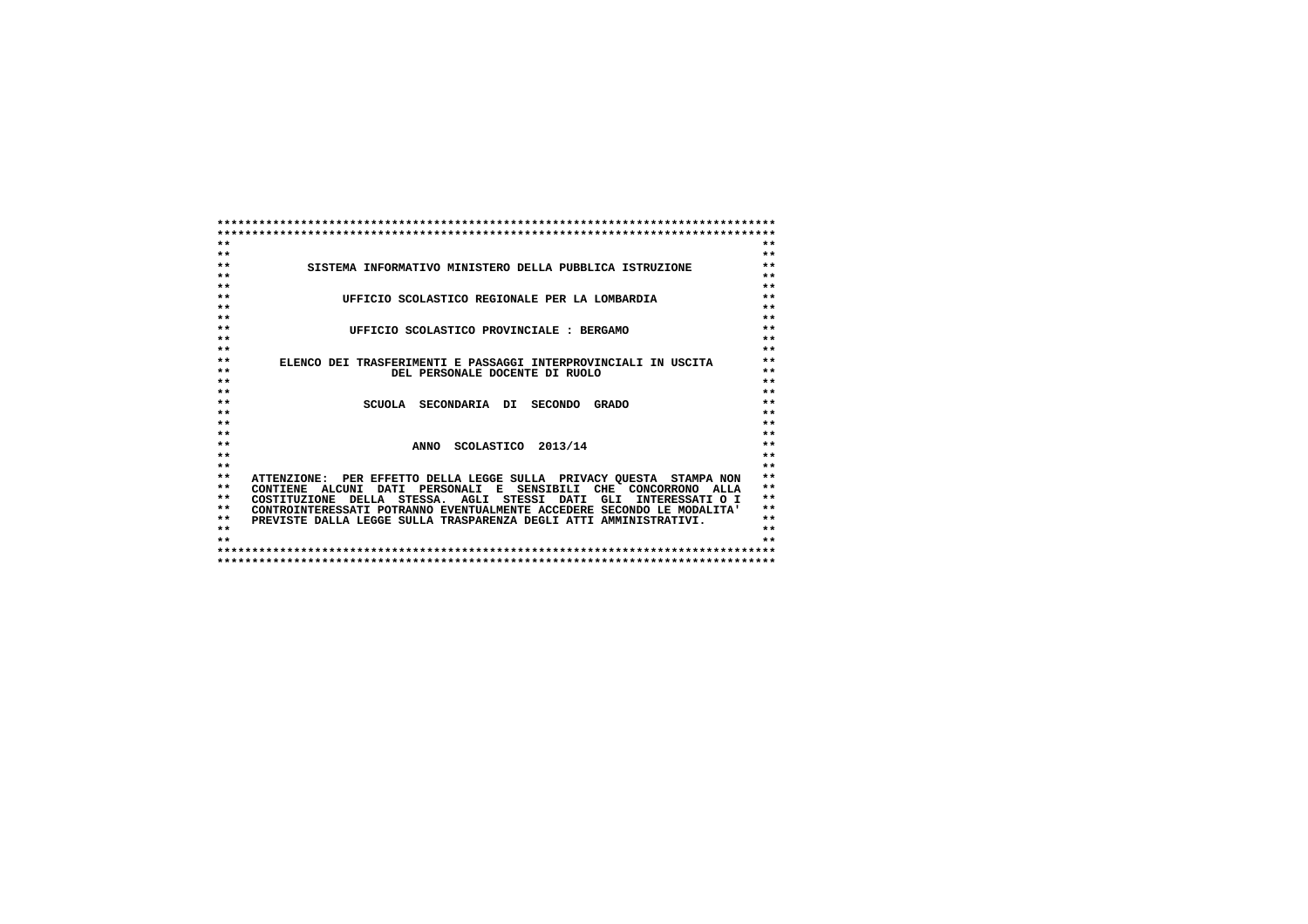**\*\*\* CLASSE DI CONCORSO : 7/A - ARTE DELLA FOTOGR. E DELLA GRAFICA PUBBLIC.**

 **\*\*\*\* TRASFERIMENTI TRA PROVINCE DIVERSE**

1. SAVOIA ERICA ARMANDA . . . . . . . . . . . . . . 12/ 8/68 (MI)<br>DA BGRC02901G- "CATERINA CANIANA" (BERGAMO)<br>A MITF063017- G.MERONI (LISSONE)<br>CON MIRC010004- ISTITUTO P.S.S.C.T.S. "L. MILANI" (MEDA)<br>PUNTI 120 .<br>120 דידאוזק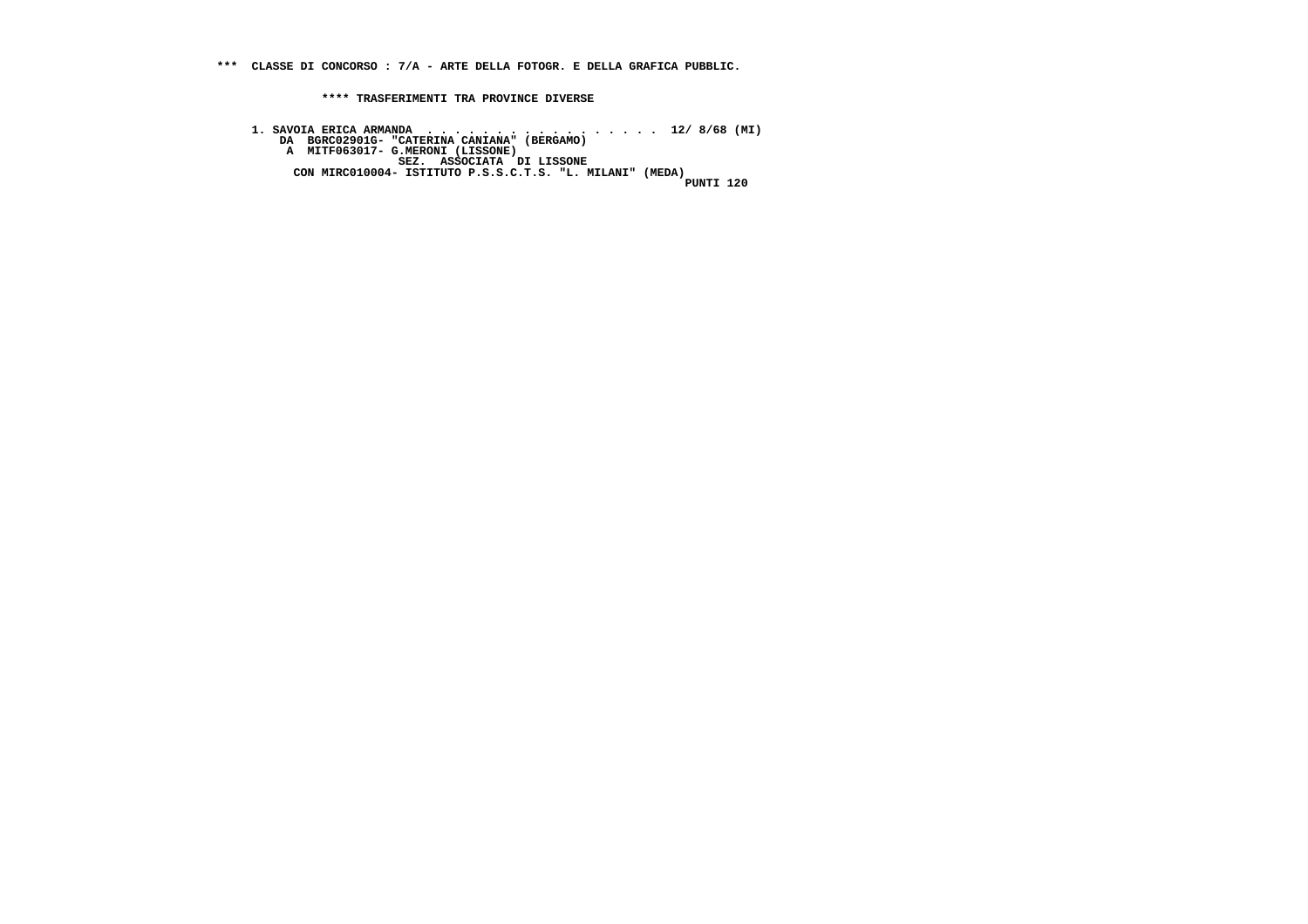**1. MOIOLI ANDREA . . . . . . . . . . . . . . . . . . . . . 6/ 3/53 (BG) DA BGTD02301X- "SERAFINO RIVA" (SARNICO) A BSTF018017- PALAZZOLO S/O (SEZ.ASS.I.S."MARZOLI") (PALAZZOLO SULL'OGLI SEZ. ASSOCIATA DI PALAZZOLO SULL'OGLIO PUNTI 158**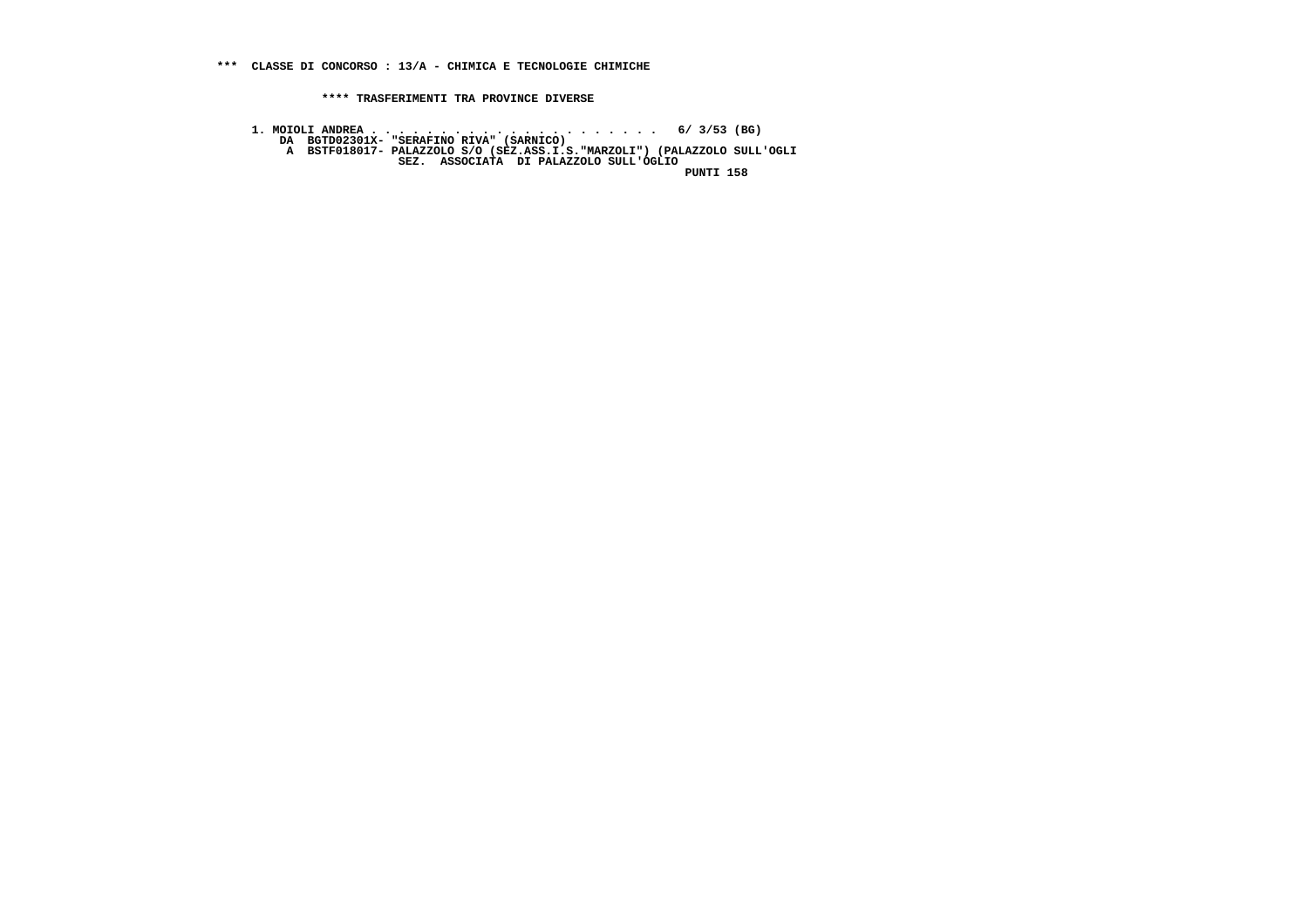| DA BGTD03701T- "GUGLIELMO OBERDAN" (TREVIGLIO)     |           |
|----------------------------------------------------|-----------|
| A RMRC05701V- ISIS ENRICO MATTEI (CERVETERI)       |           |
| SEZ. ASSOCIATA DI CERVETERI                        |           |
| CON RMRI06602B- L. CALAMATTA (CIVITAVECCHIA)       |           |
| PRECEDENZA: TRASF. INTERPROV. DA C.D.C. IN ESUBERO | PUNTI 104 |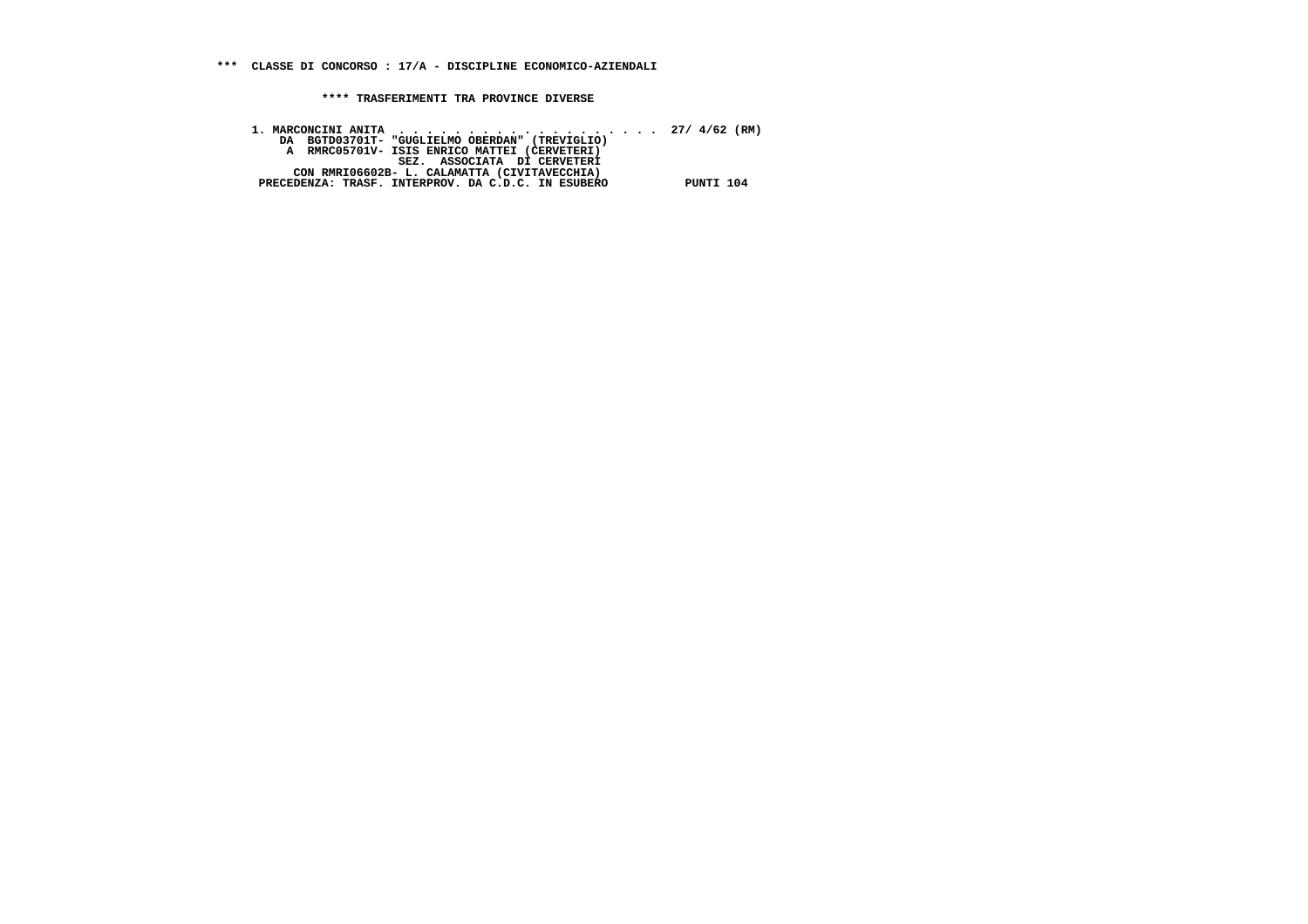1. MAGLIOCCA ANTONIA . . . . . . . . . . . . . . . . . 27/ 6/53 (BA)<br>DA BGPM010002- "P. SECCO SUARDO" (ANDRIA)<br>A BARF04401A- "GIUSEPPE COLASANTO" (ANDRIA)<br>CON BAPS080006- NUZZI (ANDRIA) PUNTI 229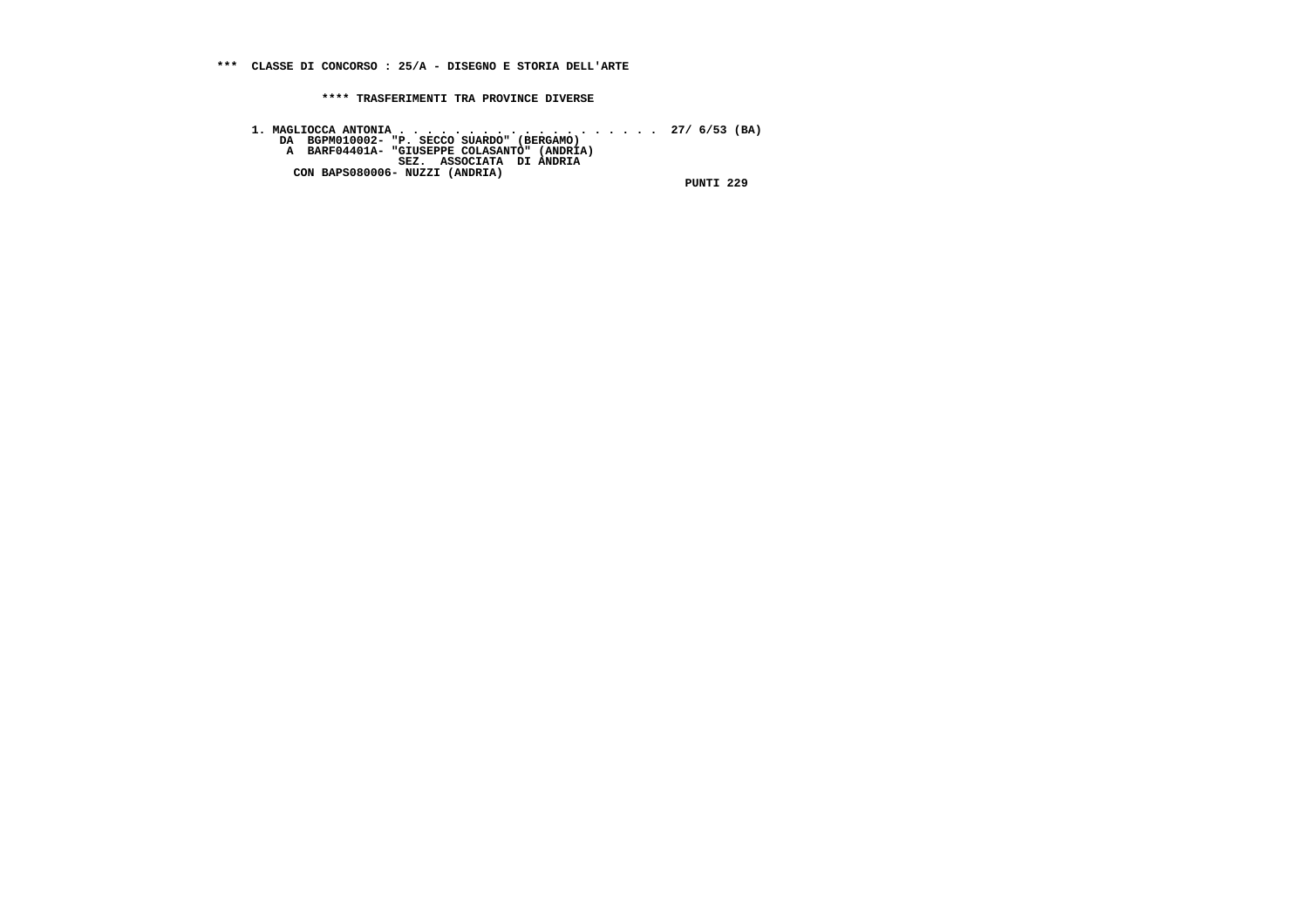1. CORIGLIANO GAETANO<br>DA BGTD06000T- "BORTOLO BELOTTI" (BERGAMO)<br>A KRTH020009- "MARIO CILIBERTO" (CROTONE)<br>CON KRTL009018- IST. TECNICO CAT (EX GEOMETRA) E.SANTONI (CROTONE)<br>PUNTI 31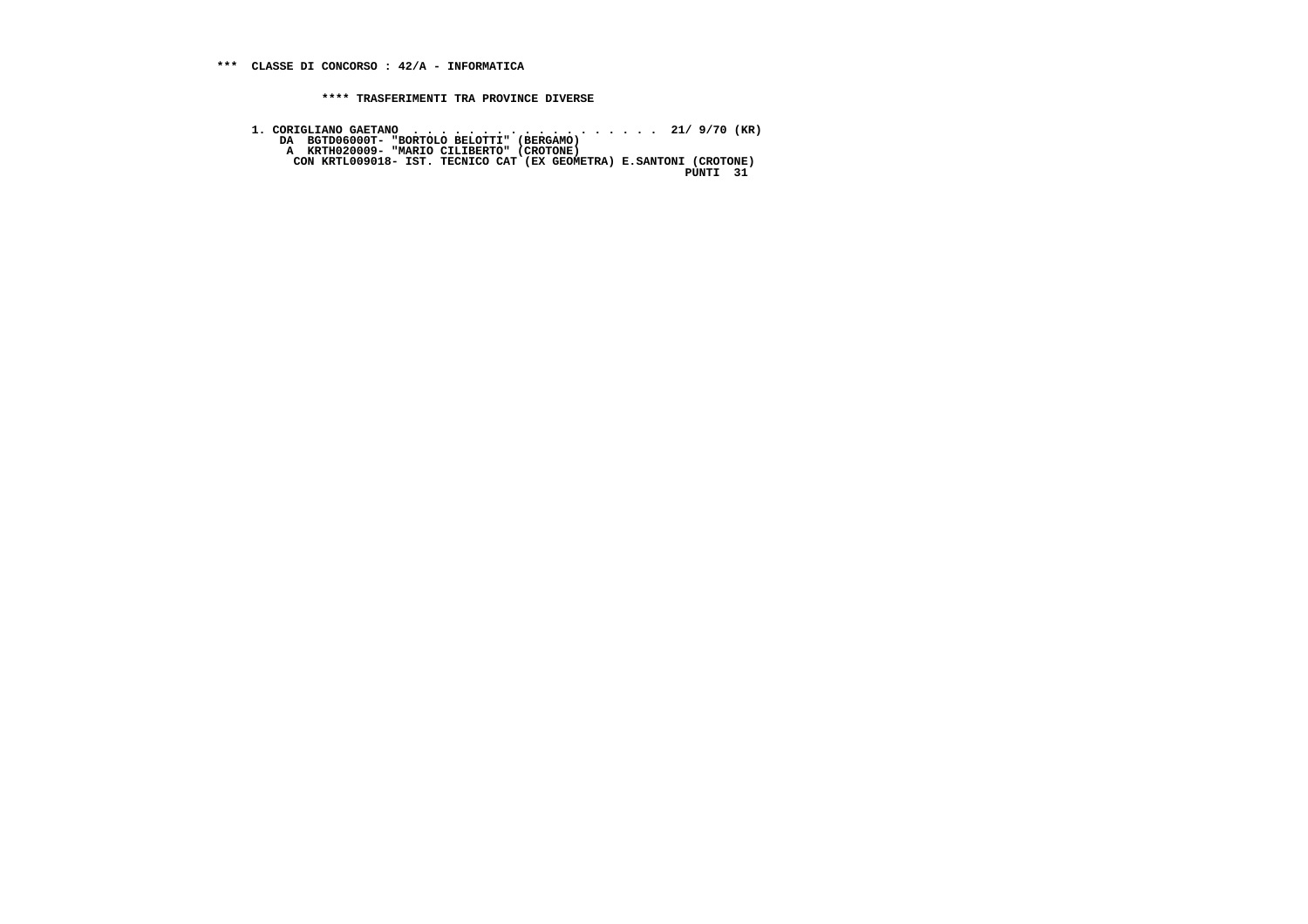**1. SIMONELLI VIVIANA . . . . . . . . . . . . . . . . . . . 22/10/67 (BG) DA BGSS000DD1- DOTAZIONE ORGANICA DI SOSTEGNO AREA DISCIPLINARE SCIENTIFICA A MITD05301A- EZIO VANONI (VIMERCATE) SEZ. ASSOCIATA DI VIMERCATE CON MITF150001- ALBERT EINSTEIN (VIMERCATE) PUNTI 52**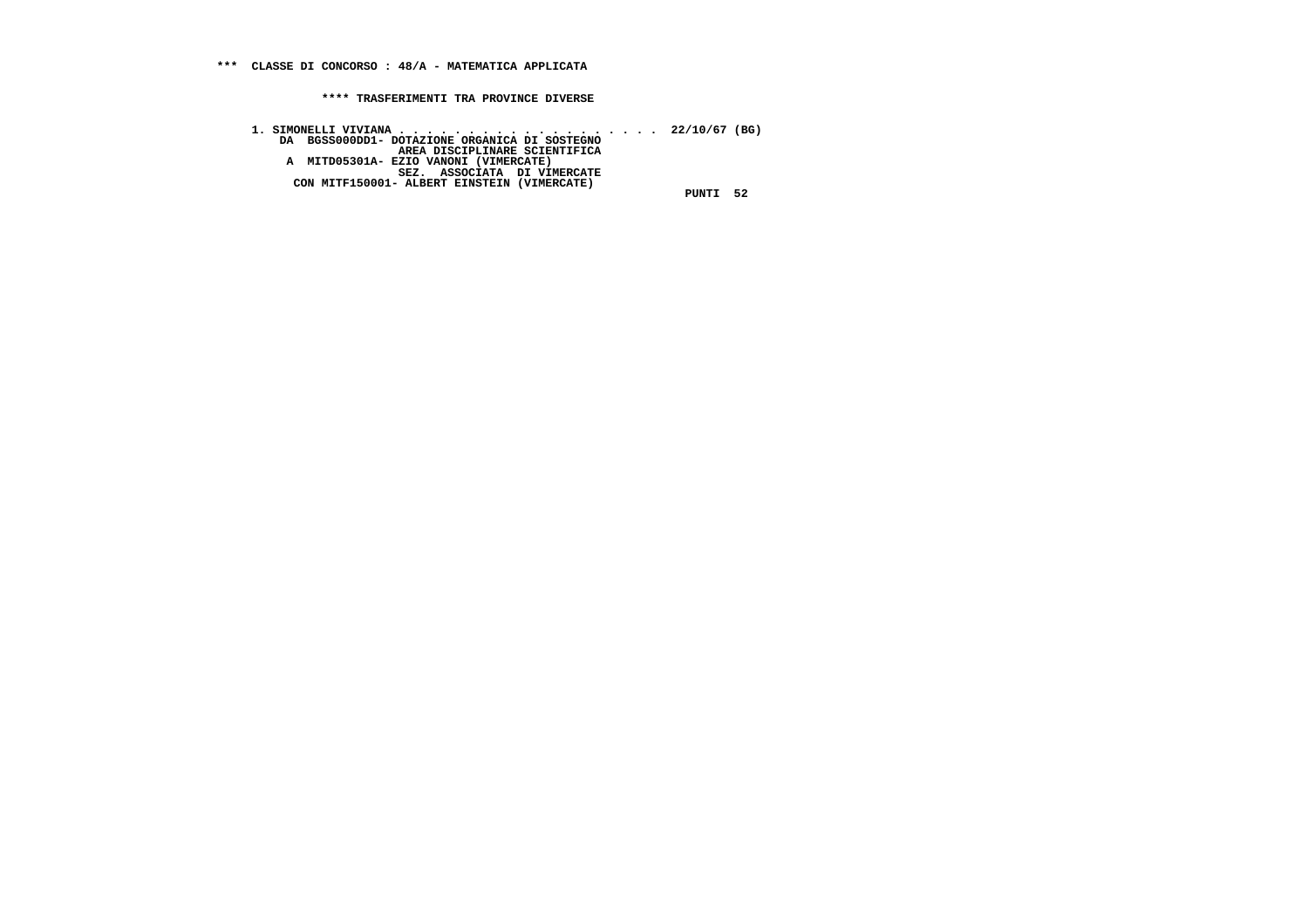| 1. DI FABIO MINERVINA 13/ 1/74 (MI)<br>DA BGRI02101N- "CESARE PESENTI" (BERGAMO)<br>A MIRI02401Q- I.I.S. FLORIANI - I.P.I.A VIMERCATE (VIMERCATE)                                                           |  |
|-------------------------------------------------------------------------------------------------------------------------------------------------------------------------------------------------------------|--|
| SEZ. ASSOCIATA DI VIMERCATE<br>PUNTI 54                                                                                                                                                                     |  |
| DA BGRF016017- "VALLE SERIANA" (GAZZANIGA)<br>A ALRIO1801G- E.FERMI (ALESSANDRIA)<br>SEZ. ASSOCIATA DI ALESSANDRIA                                                                                          |  |
| PUNTI 39                                                                                                                                                                                                    |  |
| 3. GRAVINA ARCANGELA 20/ 6/69 (FG)<br>DA BGTF00401R- "AUGUSTO RIGHI" (TREVIGLIO)<br>A FGTF03601G- I.T.T. LUIGI DI MAGGIO (SAN GIOVANNI ROTONDO)<br>SEZ. ASSOCIATA DI SAN GIOVANNI ROTONDO                   |  |
| PUNTI 42                                                                                                                                                                                                    |  |
| DA BGTD03701T- "GUGLIELMO OBERDAN" (TREVIGLIO)<br>A MITD510000- JACOPO NIZZOLA (TREZZO SULL'ADDA)                                                                                                           |  |
| PUNTI 126                                                                                                                                                                                                   |  |
| 5. VALENTE MARIA ADDOLORATA 4/8/59 (TA)<br>DA BGRC02901G- "CATERINA CANIANA" (BERGAMO)<br>A BRTD010042- ISTITUTO TECNICO COMM.LE PER IL TURISMO (ORIA)<br>SEZ. ASSOCIATA DI FRANCAVILLA FONTANA             |  |
| PUNTI 90                                                                                                                                                                                                    |  |
| 6. ZAPPELLINI ANNALISA 17/11/63 (PV)<br>DA BGTD006016- "GIAMBATTISTA RUBINI" (ROMANO DI LOMBARDIA)<br>A BSRC03401G- RC "GIOVANNI FALCONE" (PALAZZOLO SULL'OGLIO)<br>SEZ. ASSOCIATA DI PALAZZOLO SULL'OGLIO  |  |
| PUNTI 81                                                                                                                                                                                                    |  |
| **** PASSAGGI DI RUOLO                                                                                                                                                                                      |  |
| $1.$ COLOSI KAREN $\ldots$<br>$\cdots$ $\cdots$ $\cdots$ $\cdots$ 30/ 1/76 (ME)<br>DA BGMM820013 - SC. I GR. S.M.S. "GIOV.XXIII" ALMENNO S.S.<br>(ALMENNO SAN SALVATORE)<br>A RMSD11000B- POMEZIA (POMEZIA) |  |
| DA SCUOLA SECONDARIA DI PRIMO GRADO                                                                                                                                                                         |  |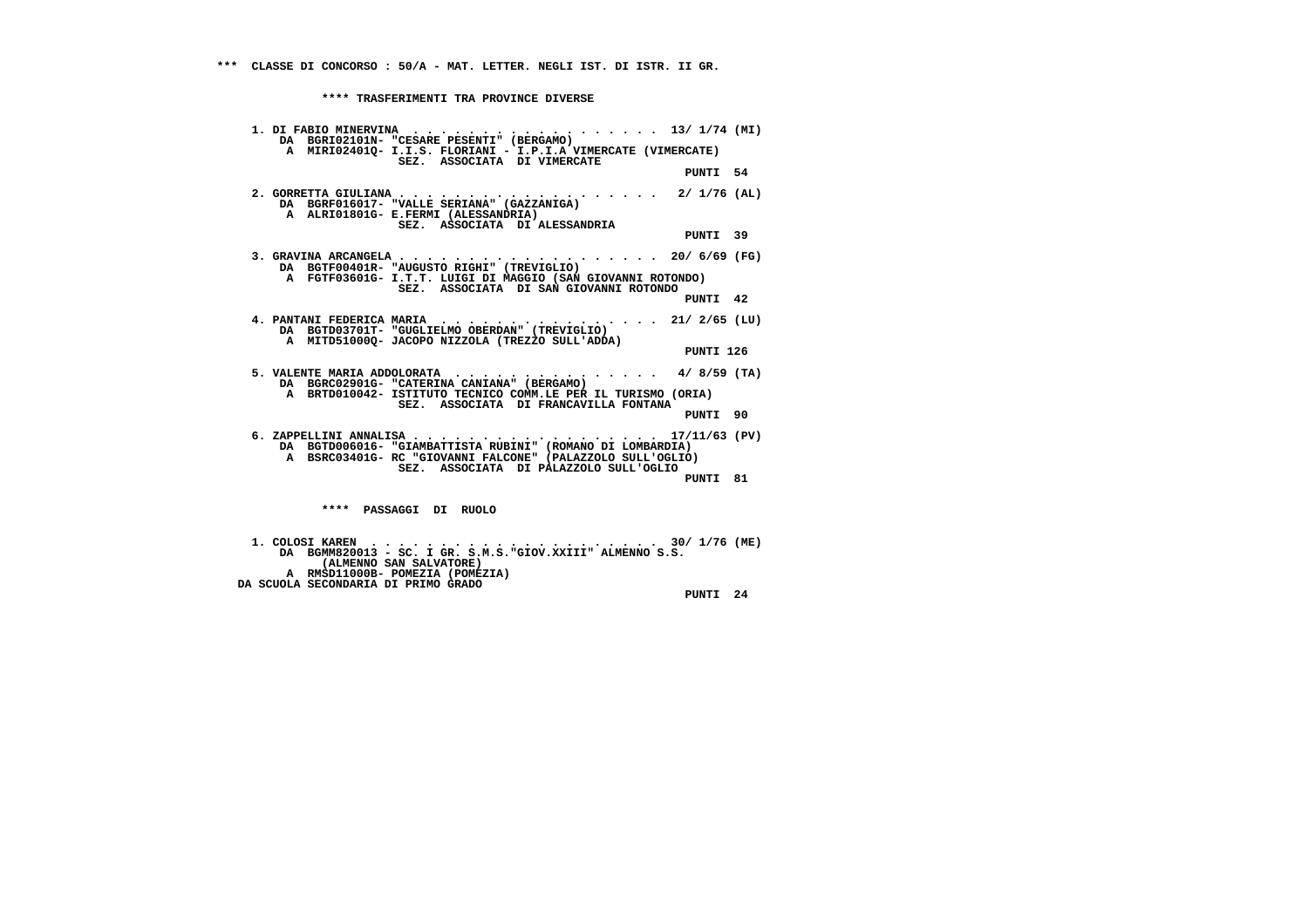**CL. CONC.: 50/A - MAT. LETTER. NEGLI IST. DI ISTR. II GR.**

 **\*\*\* PASSAGGI DI RUOLO \*\*\***

 **2. MARSICO ETTORE . . . . . . . . . . . . . . . . . . . . 7/ 9/74 (CZ) DA BGMM82403C - SC. I GR. S.M.S. COSTA DI MEZZATE (COSTA DI MEZZATE) A CZRH01101R- IPSSA TAVERNA S.C. -I.S. DI SERSALE (TAVERNA) SEZ. ASSOCIATA DI SERSALE DA SCUOLA SECONDARIA DI PRIMO GRADO PUNTI 32 3. SOGLIANO PAOLA . . . . . . . . . . . . . . . . . . . . 22/ 4/74 (LE) DA BGMM82701T - SC. I GR. S.M.S. "C.LEVI" BONATE SOTTO A TATF027015- ISTITUTO TECNICO IND. "EDOARDO AMALDI" (MASSAFRA) SEZ. ASSOCIATA DI MASSAFRA DA SCUOLA SECONDARIA DI PRIMO GRADO (BONATE DI SOTTO)**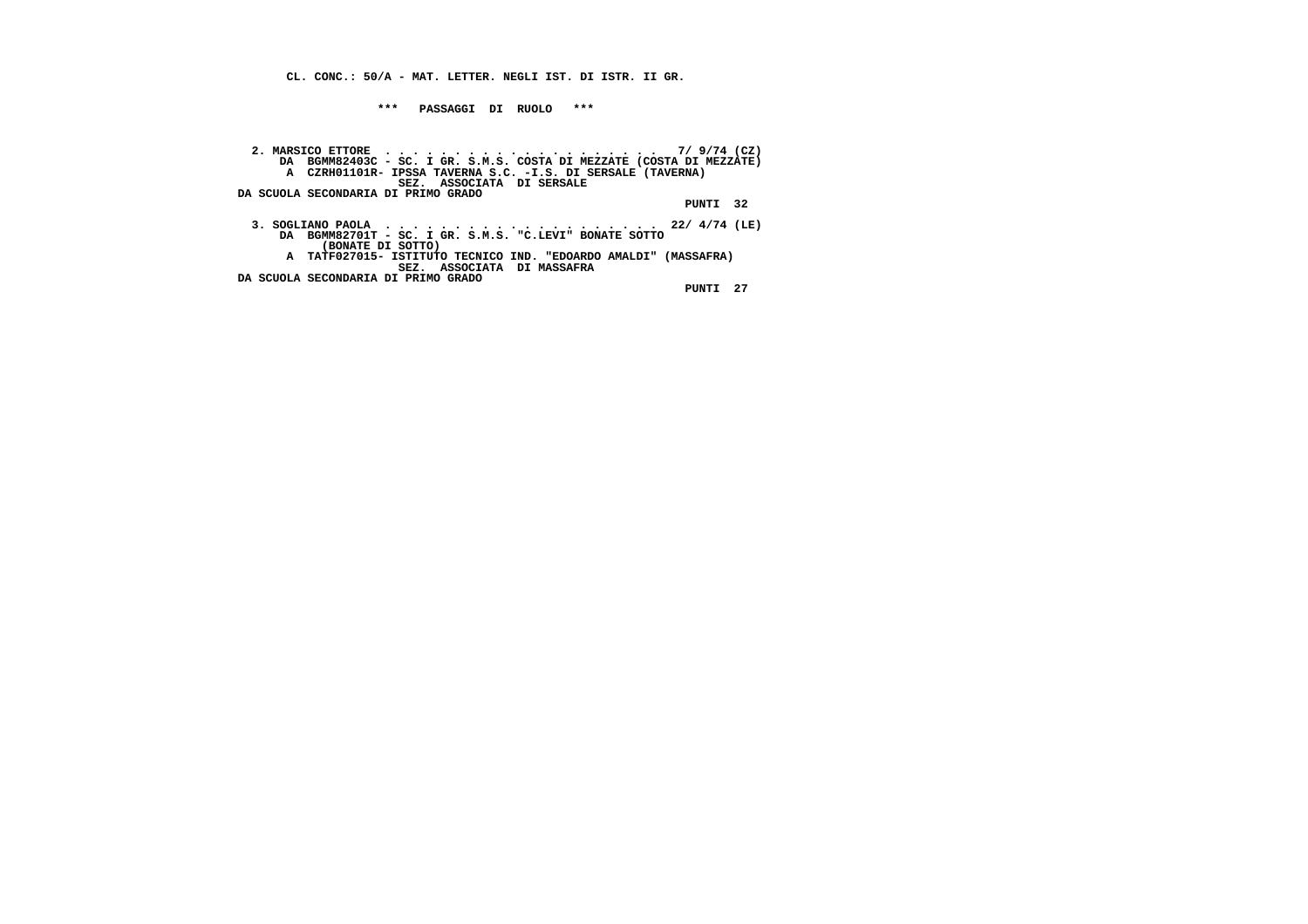**\*\*\* CLASSE DI CONCORSO : 51/A - MAT. LETTER. E LAT.NEI LICEI E IST. MAGIS.**

 **\*\*\*\* PASSAGGI DI CATTEDRA**

- -
	-
- **1. CAZZATO TERESA . . . . . . . . . . . . . . . . . . . . 25/ 4/76 (LE) DA BGTF029015- "CATERINA CANIANA" (BERGAMO) A TASS000DK1- DOTAZIONE ORGANICA DI SOSTEGNO AREA DISCIPLINARE UMANISTICA-LINGUISTICA-DISCIPLINARE DA 50/A MAT. LETTER. NEGLI IST. DI ISTR. II GR. PUNTI 43**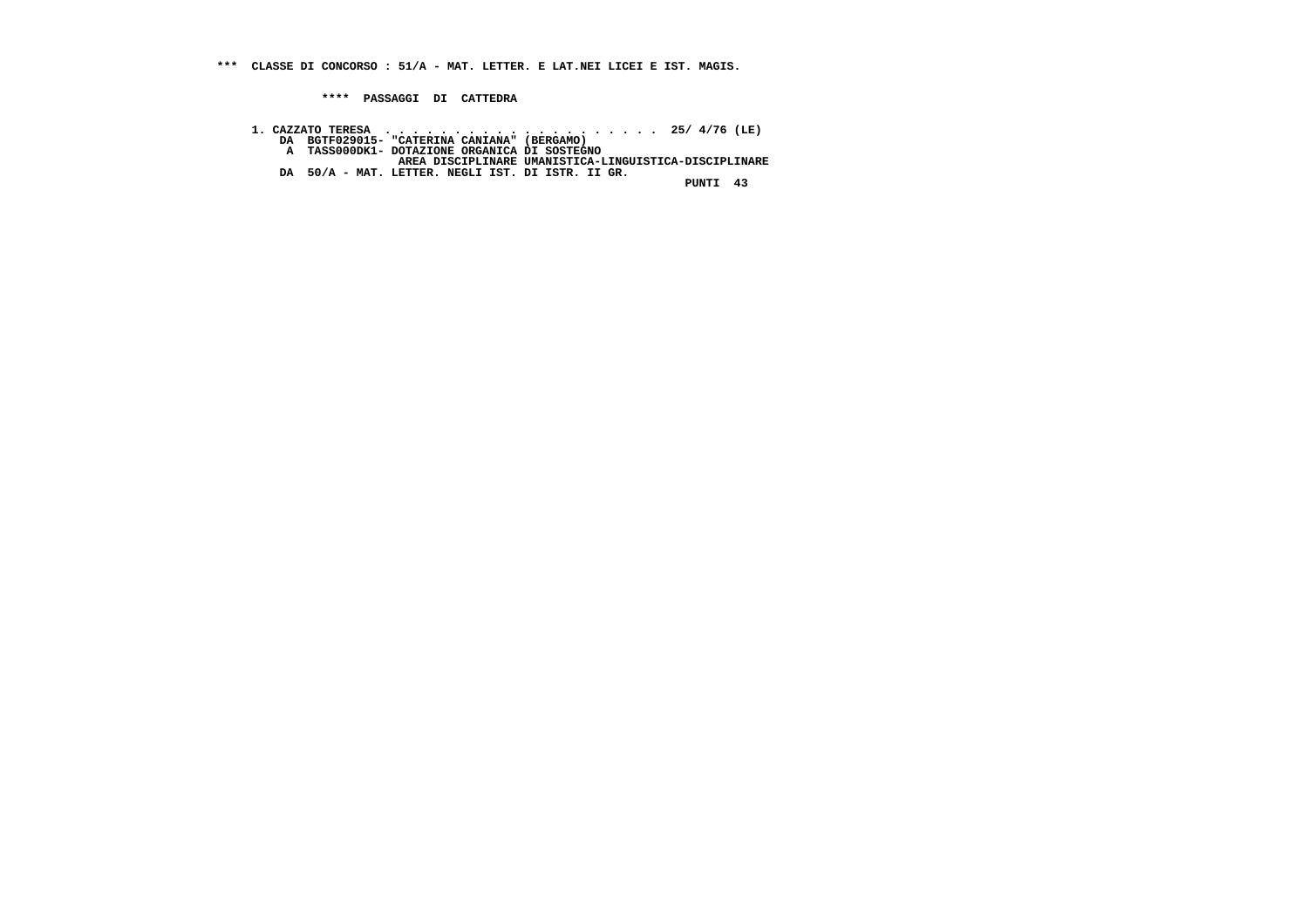**\*\*\* CLASSE DI CONCORSO : 60/A - SC. NAT.,CHIM.,GEOG.,FITOP.,ENT.AGR.,MICR.**

 **\*\*\*\* TRASFERIMENTI TRA PROVINCE DIVERSE**

| DA BGPM03401G- "DON LORENZO MILANI" (ROMANO DI LOMBARDIA)<br>A MITD04201X- IRIS VERSARI (CESANO MADERNO)<br>SEZ. ASSOCIATA DI CESANO MADERNO                                                         |              |    |
|------------------------------------------------------------------------------------------------------------------------------------------------------------------------------------------------------|--------------|----|
|                                                                                                                                                                                                      | PUNTI 75     |    |
| 2. MANNINO CARMELITA 8/ 1/66 (ME)<br>DA BGSS000DD1- DOTAZIONE ORGANICA DI SOSTEGNO<br>AREA DISCIPLINARE SCIENTIFICA<br>A RMSS000DI1- DOTAZIONE ORGANICA DI SOSTEGNO<br>AREA DISCIPLINARE SCIENTIFICA |              |    |
|                                                                                                                                                                                                      | PUNTI        | 97 |
| ****<br><b>PASSAGGI DI</b><br><b>RUOLO</b>                                                                                                                                                           |              |    |
| 1. LAMBRUSCHI MARCO<br>.<br>DA BGTA02701R- "GAETANO CANTONI" (TREVIGLIO)<br>A BSRH02201E-ALBERGHIERO "DANDOLO" (CORZANO)<br>SEZ. ASSOCIATA DI CORZANO                                                | 6/10/72 (MI) |    |
| DA SCUOLA SECONDARIA DI SECONDO GRADO                                                                                                                                                                | PUNTI        | 68 |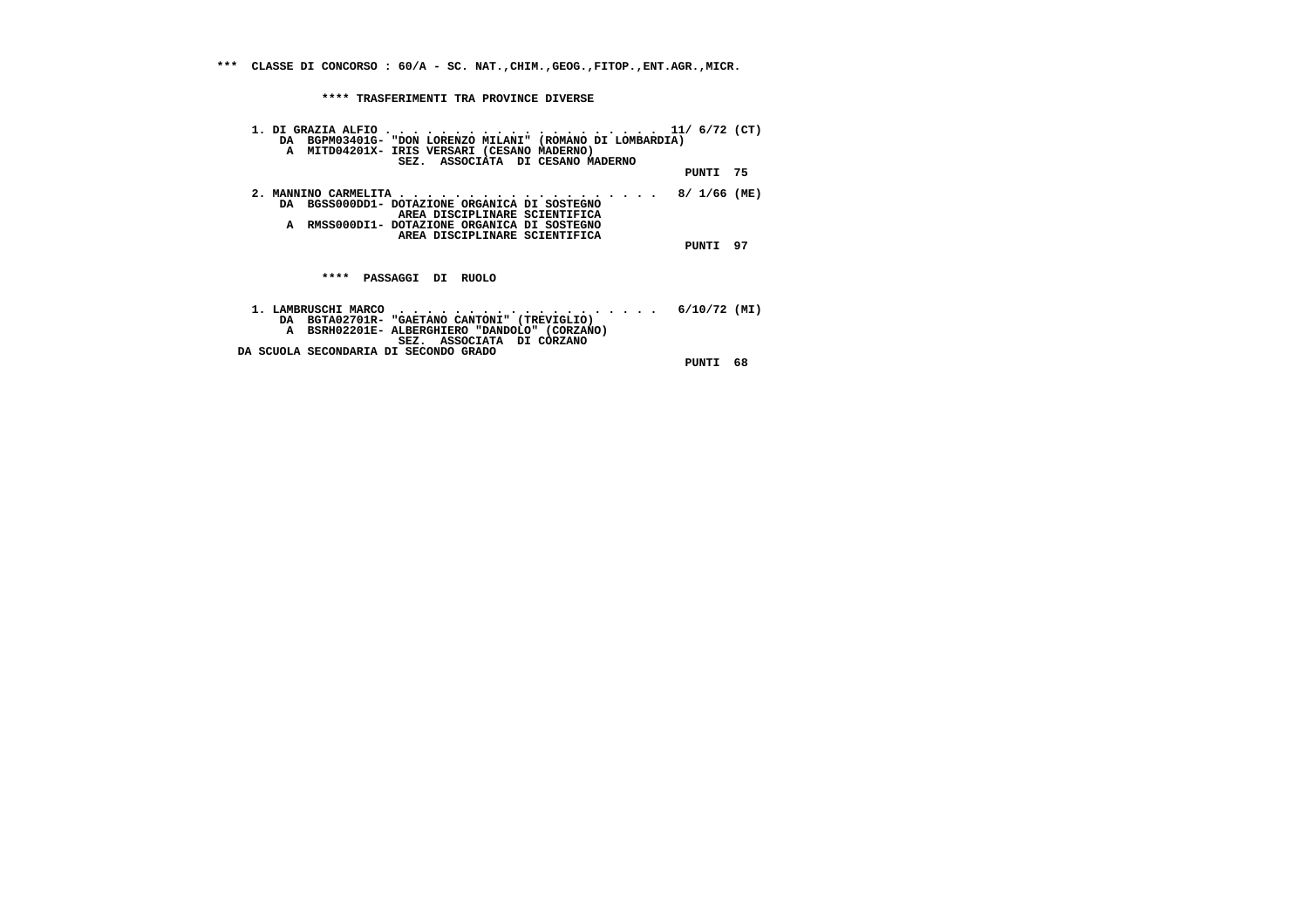**\*\*\* CLASSE DI CONCORSO : 46/A - LINGUE E CIVILTA' STRANIERE (INGLESE)**

 **\*\*\*\* TRASFERIMENTI TRA PROVINCE DIVERSE**

 **1. SCIMONE GIOVANNA M ROSARIA . . . . . . . . . . . . . . 7/10/59 (RC) DA BGTF032011- "GIULIO NATTA" (BERGAMO) A PGPC04000Q- "JACOPONE DA TODI" (TODI) PUNTI 74**

 **\*\*\*\* PASSAGGI DI RUOLO**

1. SPALLANZANI PAOLA MARIA . . . . . . . . . . . . . . . . . 9/ 9/63 (BG)<br>DA BGEE81401R - SC. INF. BERGAMO "DA ROSCIATE" (BERGAMO)<br>A RMPM160003- VITTORIO GASSMAN (ROMA)  **DA SCUOLA PRIMARIA**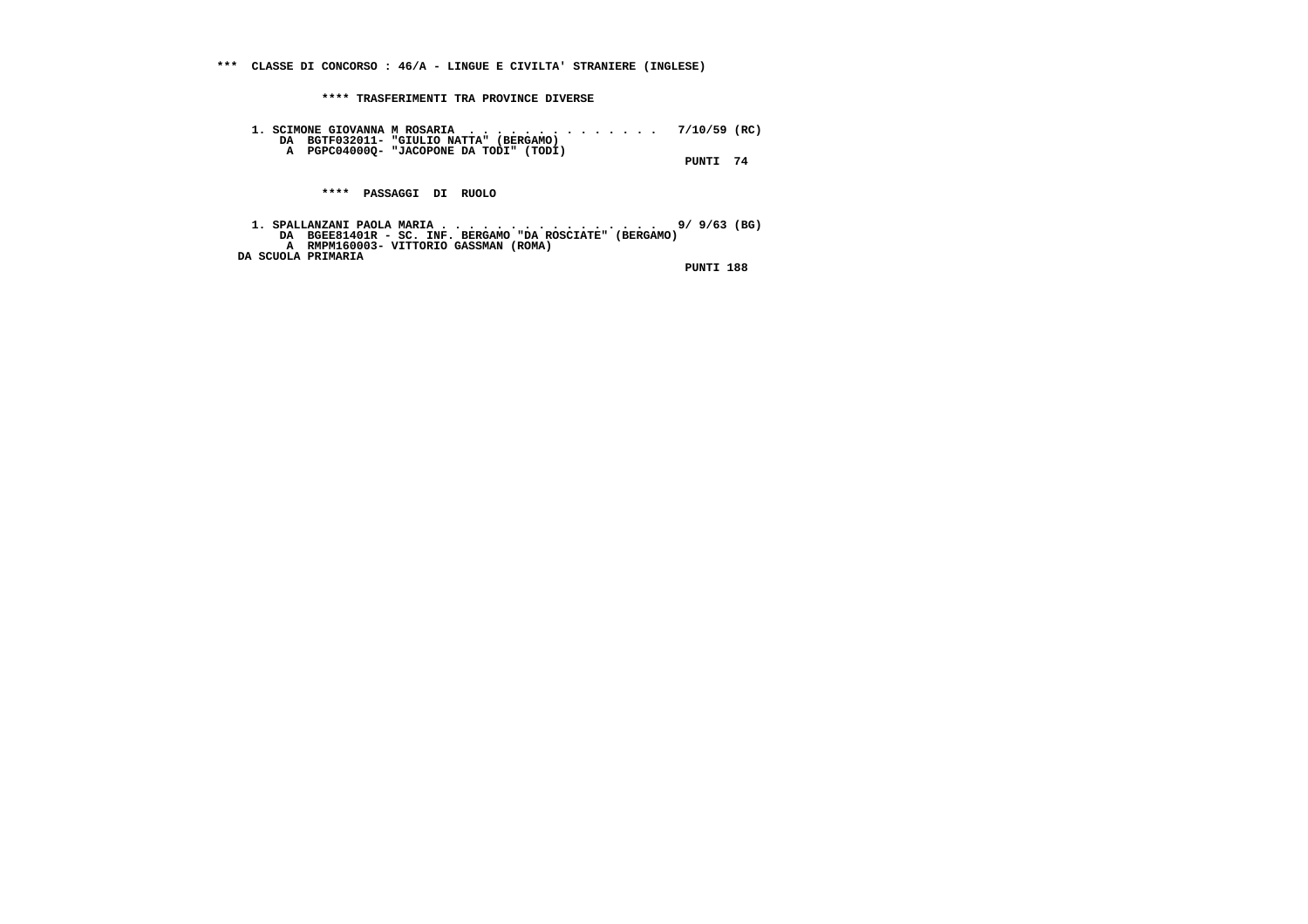**1. SPINELLA SEBASTIANO . . . . . . . . . . . . . . . . . . 15/11/78 (ME) DA BGTA02701R- "GAETANO CANTONI" (TREVIGLIO) A MESS000DQ1- DOTAZIONE ORGANICA DI SOSTEGNO AREA DISCIPLINARE TECNICO-PROFESSIONALE-ARTISTICA PRECEDENZA: PREVISTA DAL C.C.N.I. PUNTI 48**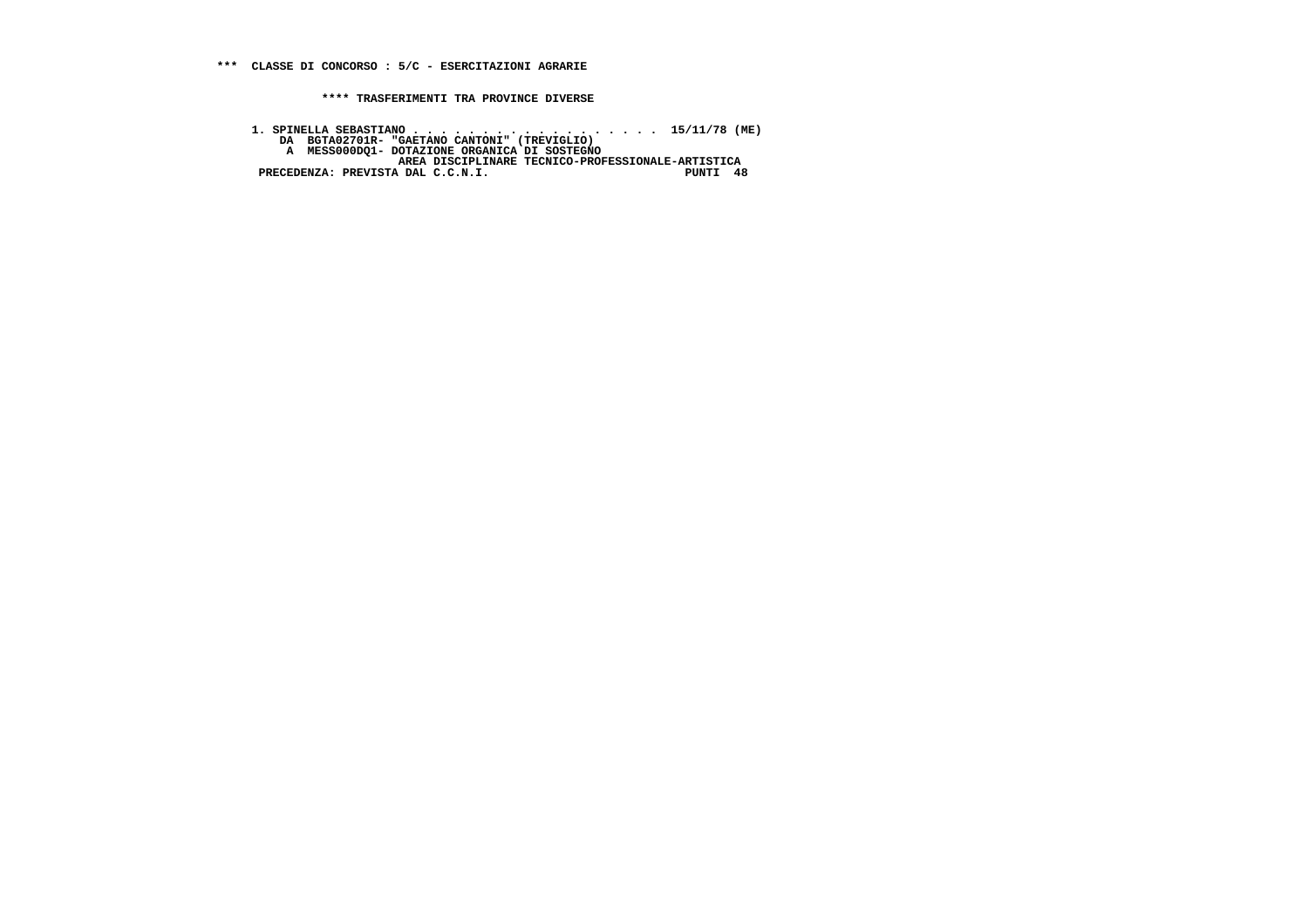- **1. LIUZZA ROBERTO . . . . . . . . . . . . . . . . . . . . 9/ 6/68 (TP) DA BGRI00401X- "ORESTE MOZZALI" (TREVIGLIO) A NARI01000A- RI IPIA M.NIGLIO (FRATTAMAGGIORE)**
	-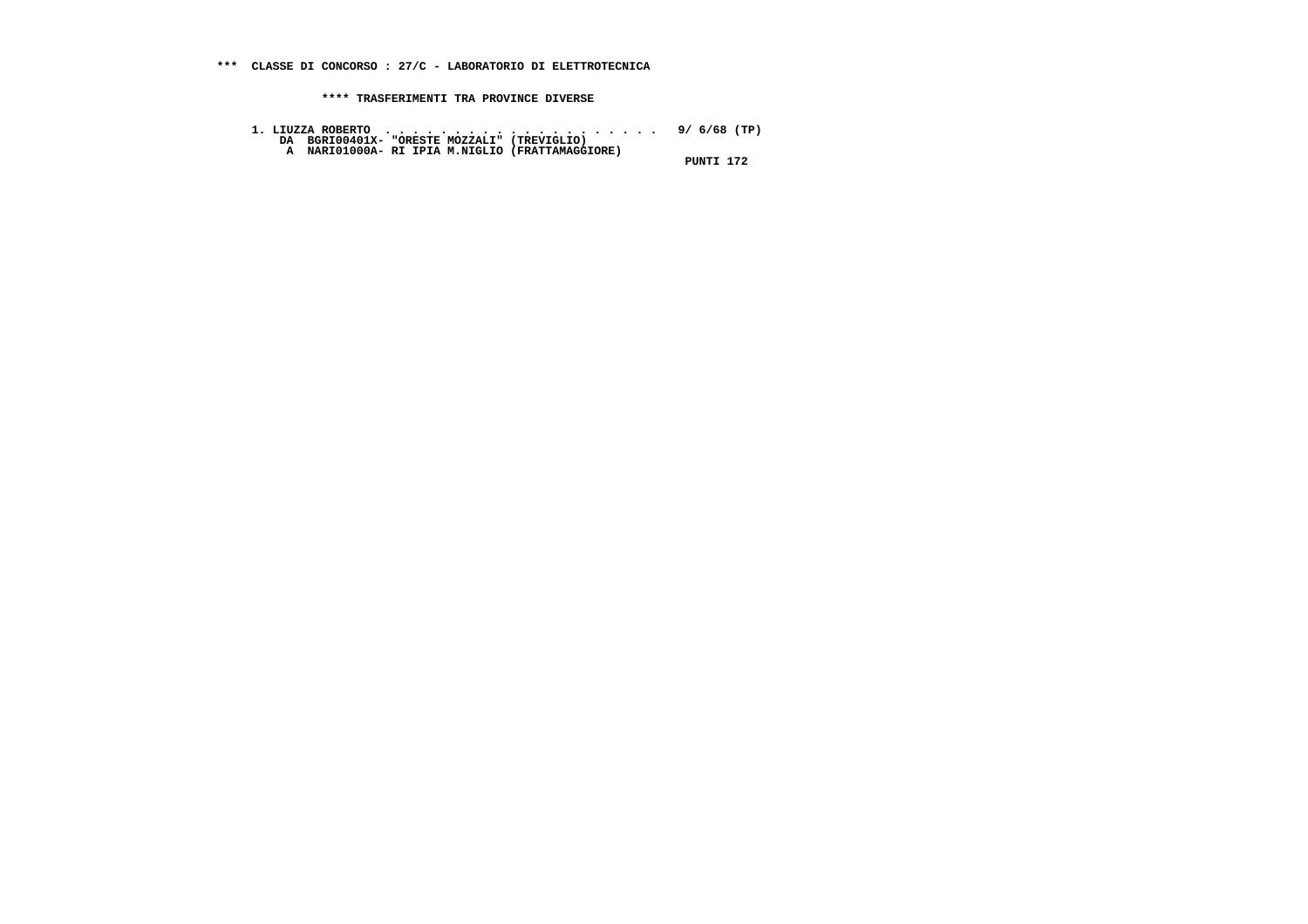1. STAVALE ANTONINO<br>DA BGTF02101E- "CESARE PESENTI" (BERGAMO)<br>A NARI08701C- IPIA BERNINI-PAGANO- NAPOLI- (NAPOLI)<br>BEZ. ASSOCIATA DI NAPOLI<br>PRECEDENZA: TRASF. INTERPROV. DA C.D.C. IN ESUBERO PUNTI 51